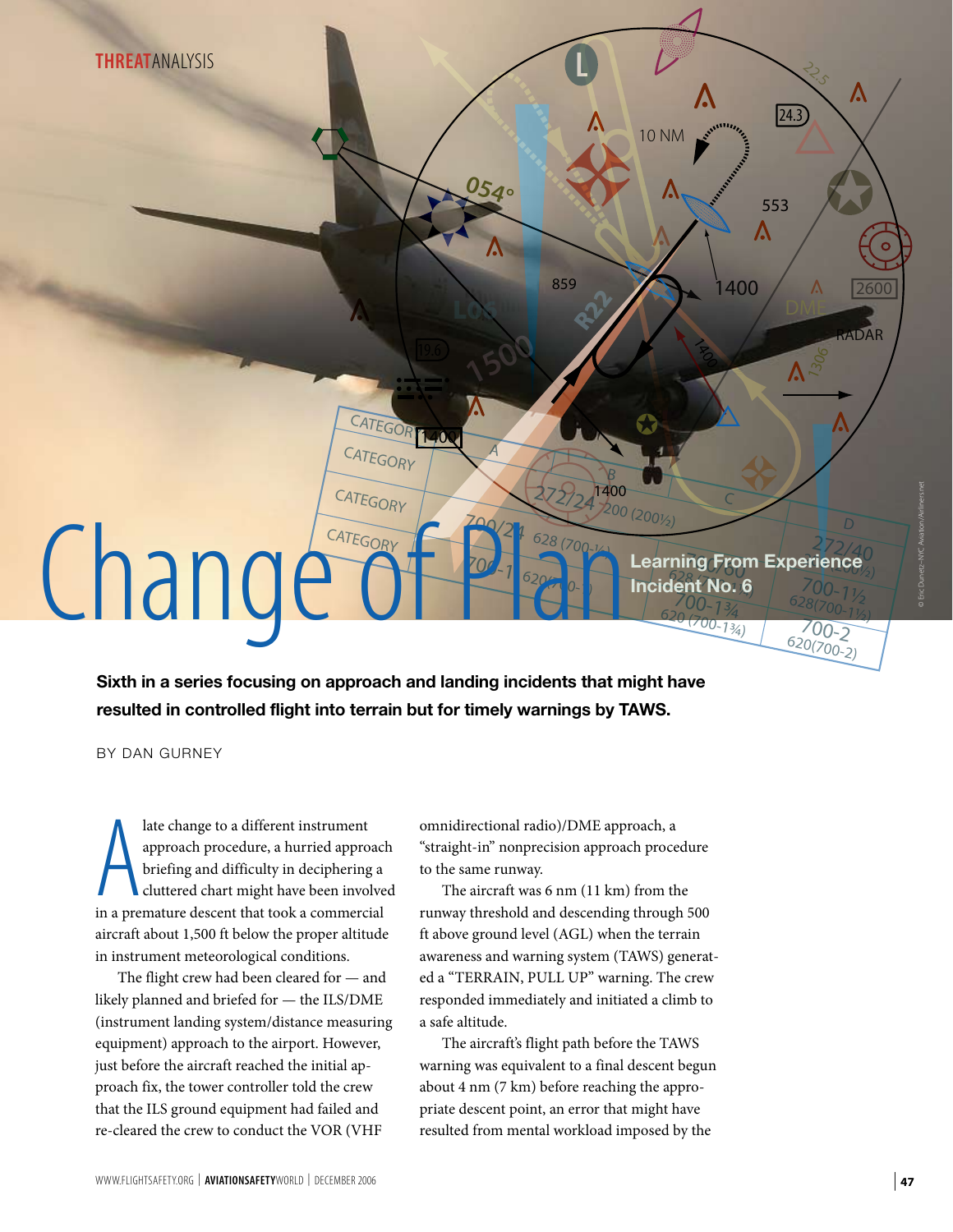complex approach chart that the crew is believed to have used.

## **Mixed Procedures**

Civil aviation authorities (CAAs) are responsible for designing and approving instrument approach procedures for airports in their countries. They publish master copies that all chart providers must follow, but not necessarily using the same formatting and symbology. In this incident, the CAA had published separate master copies of the ILS/DME approach and the VOR/DME approach. Each chart clearly identifies the associated descent point and provides an altitude/range table specific to the approach. The altitude/range table on the CAA's VOR/DME approach chart has ranges from the DME ground station and also from the runway threshold to enable flight management system vertical navigation monitoring.

The chart that the incident flight crew is believed to have used, however, depicts an amalgamation of the ILS/DME and VOR/DME procedures, and includes details for a localizer procedure. The chart contains extensive

supporting information for the three procedures. Although this decreases clarity, the chart content is typical of many charts that depict amalgamated procedures.

The chart identifies a common descent point at the final approach fix (FAF) for all three approach procedures by its distances from two DME ground stations: "D6.8 YY," or 6.8 nm from the DME ground station for the ILS/DME approach, and "D2.9 AAA," or 2.9 nm from the DME ground station for the VOR/DME approach (Figure 1). Next to each distance figure is a callout to a note identifying its respective approach procedure. The notes indicate that "D6.8 YY" should be used to identify the descent point while conducting the ILS/DME approach and that "D2.9 AAA" should be used to identify the FAF during the VOR/DME approach. The callouts are included in the chart's plan view and profile view; the notes, however, are included only in the plan view.

The plan view depicts the approximate locations of the DME ground stations. YY, which is colocated with the glideslope transmitter, is 0.1 nm beyond the runway threshold. AAA is about 0.2 nm beyond the VOR, which is 4 nm from the



\* Callouts ➊ and ➋ refer to notes on approach plan view indicating that D6.8YY is used for the ILS/DME approach and D29.AAA is used for the VOR/DME approach.

Source: Dan Gurney

**Figure 1**

runway threshold. However, the positions of the ground stations are not depicted on the profile view.

The altitude/ range table also is an amalgamation of data from the CAA's master copies. Its format provides the opportunity for misreading the data and is a potential threat to safety. The table is divided horizontally into "LOC," or localizer, and "VOR/DME" sections, and the altitude and range data are shown together — in much smaller type